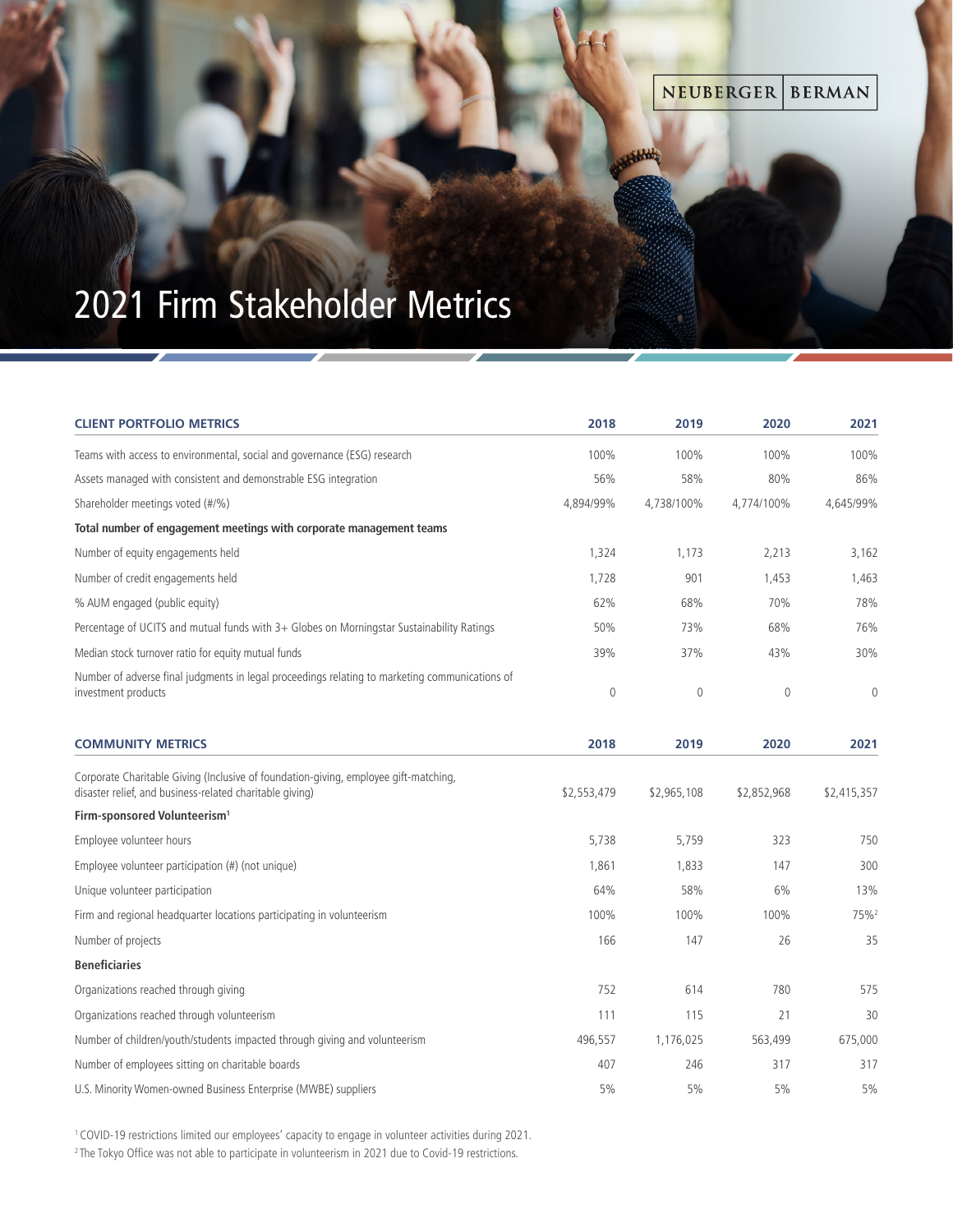| <b>EMPLOYEE METRICS</b>                                                  | 2018         | 2019         | 2020         | 2021            |
|--------------------------------------------------------------------------|--------------|--------------|--------------|-----------------|
| Global                                                                   |              |              |              |                 |
| Total employees, full-time                                               | 2,036        | 2,178        | 2,305        | 2,411           |
| Total employees, part-time                                               | 44           | 43           | 40           | 32              |
| Senior investment professional retention rate (MD/SVP)                   | 95%          | 95%          | 97%          | 98%             |
| Employees with access to benefits (full-time)                            | 100%         | 100%         | 100%         | 100%            |
| Percentage of firm owned by employees                                    | 100%         | 100%         | 100%         | 100%            |
| Employees with firm ownership (#/%)                                      | $~100/125\%$ | $~100/~24\%$ | $~100 - 23%$ | $~1.575/$ ~ 24% |
| Portfolio Managers whose compensation is tied to multi-year performance  | 100%         | 100%         | 100%         | 100%            |
| Employees with access to skills-based training                           | 100%         | 100%         | 100%         | 100%            |
| Employees with access to promotion opportunities                         | 100%         | 100%         | 100%         | 100%            |
| Employees with access to educational assistance                          | 100%         | 100%         | 100%         | 100%            |
| Staff Diversity (women %)                                                |              |              |              |                 |
| Total staff                                                              | 35%          | 37%          | 37%          | 38%             |
| Senior staff (VP+)                                                       | 26%          | 28%          | 28%          | 29%             |
| New hires (% women, three-year average)                                  | 39%          | 40%          | 40%          | 42%             |
| U.S.                                                                     |              |              |              |                 |
| Total U.S. employees                                                     | 1,578        | 1,690        | 1,732        | 1,777           |
| Employees with 15% 401K firm contribution (no required match or vesting) | 99%          | 99%          | 99%          | 98%             |
| Staff Diversity (ethnic minority %)                                      |              |              |              |                 |
| Total staff                                                              | 29%          | 31%          | 31%          | 34%             |
| Senior staff (VP+)                                                       | 20%          | 22%          | 21%          | 24%             |
| Ethnic minority hiring (% of new hires, 3-year average)                  | 35%          | 38%          | 39%          | 45%             |
| <b>ENVIRONMENTAL METRICS</b>                                             | 2018         | 2019         | 2020         | 2021            |
| Global                                                                   |              |              |              |                 |
| Employees using public transportation                                    | 88%          | 89%          | 10%          | 33%             |
| GHG emissions from business travel (Metric tons CO <sub>2</sub> e)       | 5,500        | 5,000        | 889          | 559             |
| GHG emissions offset from estimated global travel                        | 100%         | 100%         | 100%         | 100%            |
| Electricity used for regional headquarters (gigajoules) <sup>3</sup>     |              |              |              | 22,593          |
| <b>NY Headquarters</b>                                                   |              |              |              |                 |
| Square footage as percentage of total global office space                | 64%          | 58%          | 57%          | 63%             |
| LEED certifications                                                      | Silver       | Silver       | Silver       | Silver          |
| Total energy used (gigajoules)                                           | 48,499       | 43,003       | 38,362       | 38,315          |
| Electricity used (gigajoules)                                            | 21,508       | 21,911       | 19,552       | 19,020          |
| Steam used (gigajoules)                                                  | 26,991       | 21,092       | 18,810       | 19,296          |
| GHG emissions from energy used (Metric tons CO <sub>2</sub> e)           | 3,420        | 2,655        | 2,369        | 2,347           |
| Total water used (million gallons)                                       | 8.6          | 8.4          | 6.5          | 5.9             |
| Waste recycled (diversion rate)                                          | 47%          | 53%          | 59%          | 59%             |

 $^3$  The reported data for the London regional headquarters is half-year data due to the office's relocation. This was added as a standard metric in 2021. Source: Neuberger Berman. Data for the calendar year 2021.